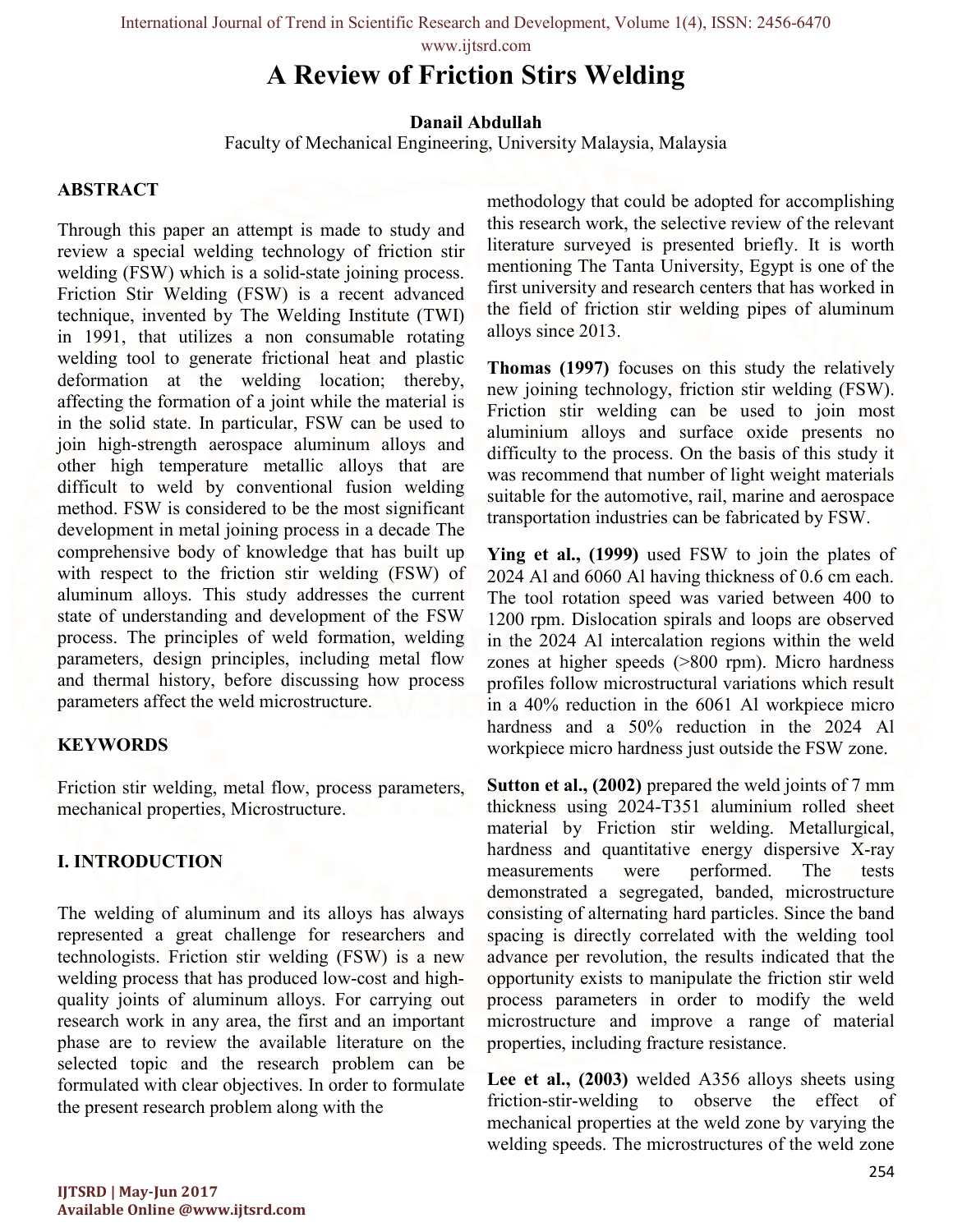are composed of SZ (stir zone), TMAZ (thermomechanical affected zone) and BM (base metal). The microstructure of the SZ is very different from that of the BM. But the microstructure of TMAZ, where the original grains were greatly deformed, is characterized by dispersed eutectic Si particles aligned along the rotational direction of the welding tool. The mechanical properties of the weld zone are greatly improved in comparison to that of the BM.

Mustafa and Adem (2004) prepared the weld joints of Al 1080 alloy using five different stirrers, one of them square cross-sectioned and the rest were cylindrical with 0.85, 1.10, 1.40 and 2.1 mm screw pitch. The stirrers pitched 1.40 and 2.0 mm acted like a drill rather than a stirrer and compelled the weld metal outward in the form of chips. Bonding could be affected with square cross section stirrer but poor mechanical and metallographic properties were observed. The specimen welded with cross-section stirrer has 60 N/mm2 Tensile Strength and the fracture took place within the weld metal. This type of stir sweeps a large amount of metal from the plasticized zone and results in an inhomogeneous structure. But the specimen welded using 0.85 and 1.10 mm pitched stirrers, have 110 N/mm2 UTS. The higher strength of the weld metal can be attributed to heat generation during stirring.

Ahmed. M. El-Kassas et al. (2015) in this study effect to the mechanical properties in order to demonstrate the feasibility of friction stir welding for joining Al 6061 aluminum pipes with different thickness 2 to 4mm, rotational speeds 485 to 1400 RPM and a traverse speed 4 to 10 mm/min was applied. This work focuses on two methods such as artificial neural networks(ANN) using software (Pythia) and response surface methodology (RSM) to predict the tensile strength, the percentage of elongation and hardness of friction stir welded 6061 aluminum alloy. An artificial neural network (ANN) model was developed for the analysis of the friction stir welding parameters of Al 6061aluminum pipe. Response surface methodology (RSM) also developed and the values obtained for the response Tensile strengths, the percentage of elongation and hardness are compared with measured values.

Chena et al., (2006) used friction stir welding (FSW) for 2219-O and 2219-T6 aluminium alloy to investigate the effects of the base material conditions on the FSW characteristics. The experimental results indicated that the base material condition has a significant effect on weld morphologies, weld defects, and mechanical properties of joints. The strength efficiency of 2219-O joints is found to be 100%, while that of 2219-T6 joints is only up to 82%.

A M Khourshid and I. Sabry(2013) in this study effect Friction stir welding for pipes on Al 6063 alloy. The tool rotation 485 to 1400 rpm with a traverse speed 4 mm/min was applied. The Mechanical properties of welded joints were investigated using different mechanical tests including destructive test. Based on the stir welding experiments conducted in this The resultant microstructure was characterized using optical microscopy.

Hirata et al., (2007) developed the relationship between the microstructure of stir zone and the mechanical properties of FS-welded 5083 aluminium alloy. The microstructures of the stir zones consisted of fine equiaxed grains at various FSW conditions. The grain size of the stir zone decreased with the decrease in friction heat flow during FSW. The results shown that the micro structure and mechanical properties of the FS-welded 5083 Al alloy joints were improved by the refinement of grain size of the stir zone.

Cabibbo et al., (2007) investigated the microstructure and mechanical properties of a friction stir welded 6056-T6 aluminium alloy plates. The microstructure revealed different grain morphologies in the thermomechanically affected zones, in proximity of the weld nugget. The advancing side had fairly elongated, bent grains, whilst the broader retreating side had more elongated, narrower grains. Tensile tests showed yield and ultimate strength slightly lower across the weld as compared to the parent material. Reduction in ductility of the weld region was also observed.

Kumara and Kailas (2008) investigated the influence of axial load and the effect of position of the interface with respect to the tool axis on tensile strength of the friction stir welded joint of aluminium alloy 7020-T6. The axial load is continuously varied by linearly increasing the interference between the tool shoulder and the surface of the base material. It is found that there is an optimal axial load, above which the weld is defect-free, with joint efficiency of 84%.

Lombard et al., (2008) in this research work present a systematic approach to optimizing FSW process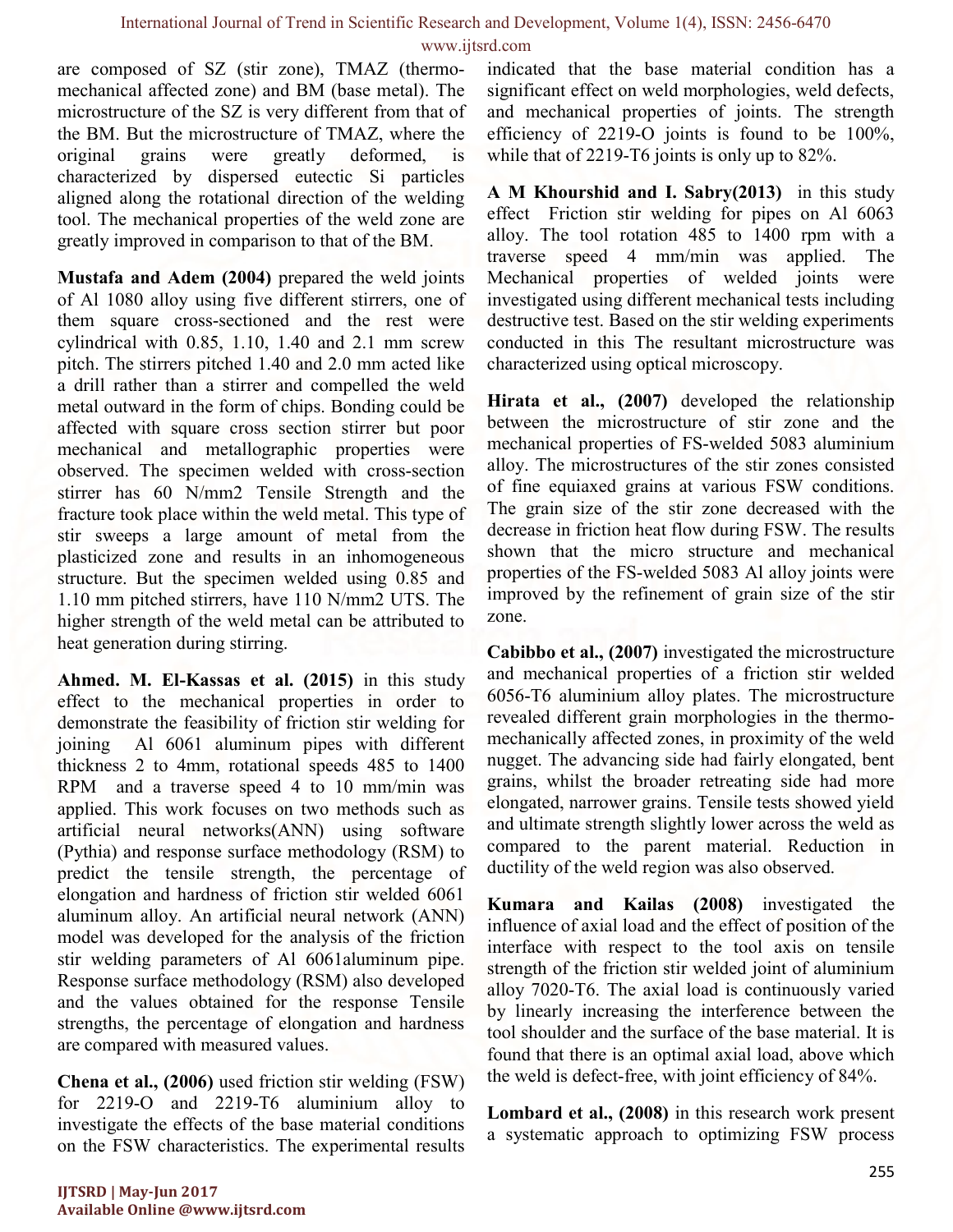parameters (tool rotational speed and feed rate). Eleven experiments were conducted by varying the tool rotational speed and welding speed. The tensile strength of the joint was increased from 289 to 313 MPa by varying the tool rotational speed from 400 rpm to 200 rpm at the constant welding speed of 85 mm/min. The tensile strength of the joint increased from 254 MPa to 315 MPa by varying the tool rotational speed from 635 rpm to 254 rpm at the constant welding speed 135 mm/min. The work indicates that the tool rotational speed is the key parameter governing the tensile strength.

Ibraheem sabry et al., (2017) Aluminum can't successfully be arc welded in an air environment, due to the affinity for oxygen. If fusion welded in normal atmosphere oxidization readily happens and this outcome in both slag inclusion and porosity in the weld, greatly reducing its mechanical properties. To overcome these problems one of the most common ways of welding aluminum has been to a suggestion the friction stir welding. To work in this area needs to do a tremendous amount of experience and this thesis has provided general Specification of the process of friction stir welding pipes using three methods regression analysis (RA),Response surface methodology(RSM) and artificial neural networks (ANN) to infer the mechanical properties has this Specification so for the thickness of 2 to 4 mm, depending on the rotational speed from 485 to 1800(RPM) travel speed from 4 to 10 (mm/min to work comparative between three method ( (RA), (RSM) and (ANN)) through total error.

Rajakumar et al., (2011) explored the influence of process and tool parameters on tensile strength properties of AA7075-T6 joints produced by friction stir welding. Tensile strength of the joints were evaluated and correlated with the microstructure, micro hardness of weld nugget. From this investigation it is found that the joint fabricated at a tool rotational speed of 1400 rpm, welding speed of 60 mm/min, axial force of 8 kN, using the tool with 15 mm shoulder diameter, 5 mm pin diameter, 45 HRC tool hardness yielded higher strength properties compared to other joints.

Chen et al., (2005) investigated that, the tensile strength of the FSW joints of 2219-O aluminium alloy significantly improved by the PWHT process. The tensile properties of the joints welded at different welding speeds, before and after the heat treatment were evaluated. The results indicate that the heattreated joints possess a higher tensile strength and a lower elongation than the as-welded joints. The as welded joints fracture in the base material zone, while the heat-treated joints fracture in the weld zone (WZ). This implies that the PWHT process has a significant effect on the fracture locations of the joints.

Elangovana and Balasubramanian (2008) reported that the influences of various post-weld heat treatment procedures on tensile properties of friction stir-welded AA6061 aluminium alloy joints. Solution treatment, an artificial aging treatment and a combination of both were given to the welded joints. Mechanical properties such as yield strength, tensile strength, elongation and joint efficiency were evaluated. A simple artificial aging treatment was found to be more beneficial than other post weld treatment methods

Singh et al., (2011) reported the effect of post weld heat treatment (T6) on the microstructure and mechanical properties of friction stir welded 7039 aluminium alloy joints. FSW parameters were optimized by making welds at constant rotary speed of 635 rpm and welding speed of 8 and 12 mm/min. It was observed that the thermo-mechanically affected zone (TMAZ) showed coarser grains than that of nugget zone. As welded joint has highest joint efficiency (92.1%). Post weld heat treatment lowers yield strength, ultimate tensile strength but improves percentage elongation.

Wang et al., (2008) reported the effect of welding processes (FSW and TIG) on the fatigue properties of 5052 aluminium-welded joints was analyzed based on fatigue testing. The results show that the fatigue properties of FSW welded joints are better than those of TIG welded joints.

Cabello et al., (2008) made a comparative study on microstructural and mechanical characteristics of fusion welds (TIG) and solid-state welds (FSW) of Al–4.5 Mg–0.26 Sc heat-treatable aluminium alloy. The corresponding mechanical properties are evaluated through micro hardness measurements and tensile tests. The effect of a post-weld heat treatment on both microstructure and mechanical properties is further examined. The results suggest that hardening precipitates are comparatively more affected by the TIG than by the FSW process. This results in a substantial reduction of mechanical properties of TIG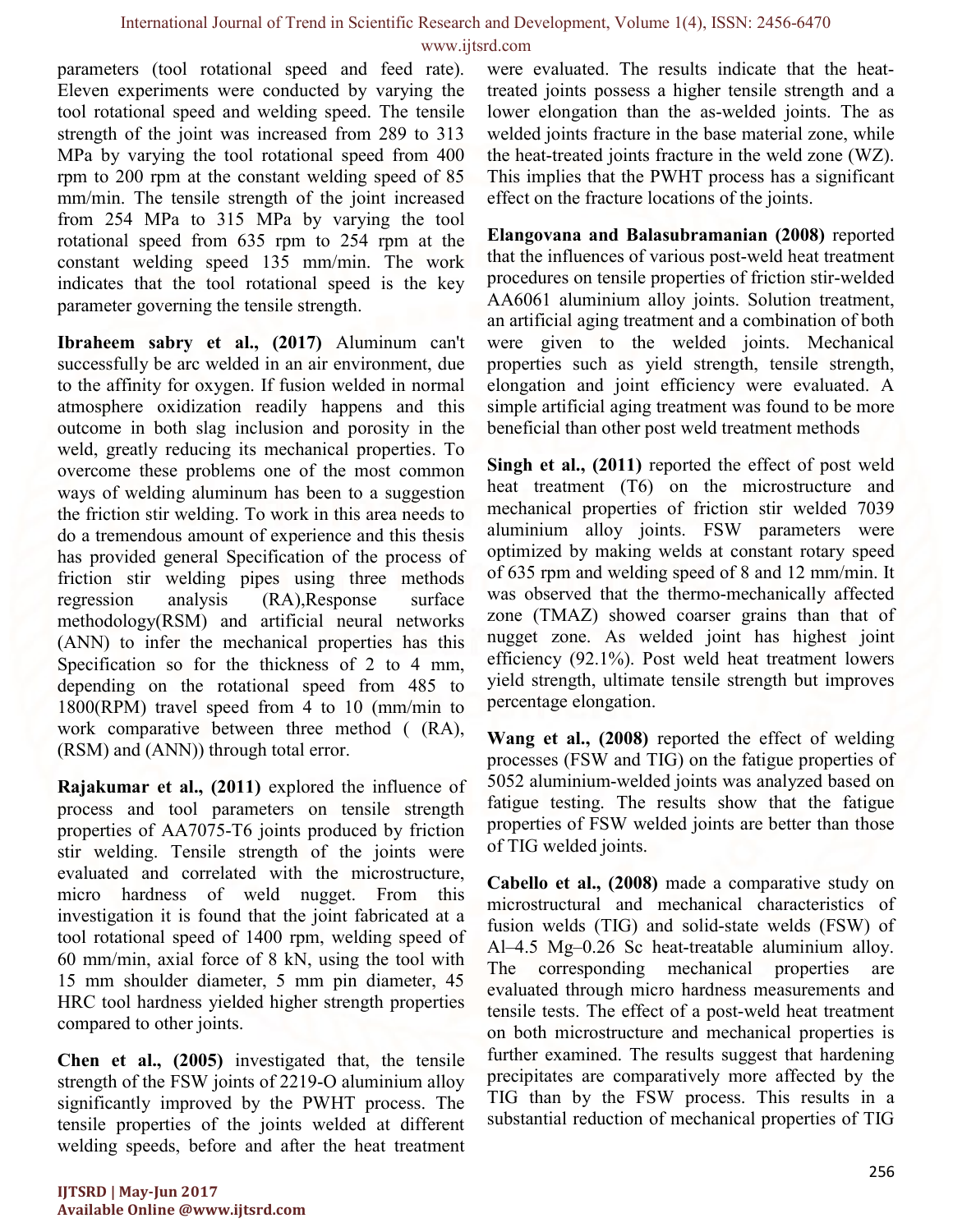welds that can be partially recovered through a postweld heat treatment.

Zhao et al., (2010) welded Al–Mg–Sc alloy plates by FSW and TIG welding. The effect of welding processes on mechanical and metallurgical properties of welded joints was analyzed. The results shown that the mechanical properties of FSW welded joint are much better than those of TIG welded joint. Moreover, tensile strength and yield strength of FSW joint are 19% and 31% higher than those of TIG joint, respectively. Due to the low welding temperature during FSW process and the excellent thermal stability of Al3(Sc,Zr) particles, the cold working microstructures can be well preserved.

Zhen et al., (2011) made a comparative study of the mechanical and metallurgical properties of Al-Mg-Mn-Sc-Zr alloy weld joints prepared by FSW and TIG welding. The strength of FSW and TIG welded joints decreased as compared to the base metal but strength of FSW welded joints higher than the TIG welded joints. The loss of substructure strengthening and a very little loss of precipitation strengthening of Al3(Sc, Zr) cause the decreased strength of FSW welded joint. But for the TIG welded joint, the disappearance of both the strain hardening and most precipitation strengthening effect of Al3(Sc, Zr) particles contributed to its softening. At the same time, the grains in weld nugget zone of FSW welded joints were finer than those in the molten zone of TIG welded joints

Lakshminarayanan and Balasubramanian (2008) applied Taguchi approach to determine the most influential control factors which will yield better tensile strength of the joints of friction stir welded RDE-40 aluminium alloy. Through the Taguchi parametric design approach, the optimum levels of process parameters (tool rotational speed, traverse speed and axial force) were determined. The results indicate that the rotational speed, welding speed and axial force are the significant parameters in deciding the tensile strength of the joint.

Sarsilmaz and Çaydaş (2008) applied the full factorial experimental design to study the effect of friction-stir welding (FSW) parameters such as spindle rotational speed, traverse speed, and stirrer geometry on mechanical properties of AA 1050/AA 5083 alloy. Ultimate tensile strength (UTS) and hardness of welded joints were determined for this purpose. Analysis of variance (ANOVA) and main effect plot were used to determine the significant parameters and set the optimal level for each parameter. A linear regression equation was derived to predict each output characteristic.

Ibraheem Sabry (2017) discusses the cost analysis of pipe friction stir welding spicily aluminum 6061.cost estimation were performed on pipe with different thickness 2 to 4 mm. rotational speeds 485 to 1800 RPM and a travel speed 4 to 10 mm/min. The each cost component of joining Al 6061 aluminum pipe welding was each component cost (Labor cost, Power cost, Machine cost and Tooling cost) has been closely analyzed and major cost components have been included in the cost model. We used these cost models to predict the cost of friction stir welded pipe joints. Initial results show that the rotational speed, material thickness and travel speed increased due to increase the total cost.

Ibraheem Sabry (2017) In this Work, a comprehensive practical study in total cost estimation of welded Aluminum 6061 pipes using three different types of welds, Metal Inert Gas (MIG), Tungsten Inert Gas (TIG) and Friction Stir Welding (FSW) . The cost component of joining Al 6061 aluminum pipe welding was each component cost (labor cost, Power cost, Ma-chine cost, shield gas cost(MIG,TIG), filler metal cost(MIG,TIG) and Tool cost(FSW)) has been closely analyzed and major cost components have been included in the cost model. We used these cost models to predict the cost of Metal Inert Gas (MIG), Tungsten Inert Gas (TIG) and friction stir welded pipe joints. Initial results show that MIG and TIG welding were less cost effective compared to FS welding, but it is possible that the cost of reduced friction stirs welding with quantitative prediction.

### **CONCLUSIONS**

Still friction stir welding needs more research and study through the influence of the thickness of the metal, as well as the work of standardization of friction stir welding .

### **REFERENCES**

[1] Misra and Kate N. Nagaraj,"Security in Wireless Ad Hoc Networks", in Book The Handbook of Ad-Hoc Wireless Networks (Chapter 30), CRC Press LLC, 2003.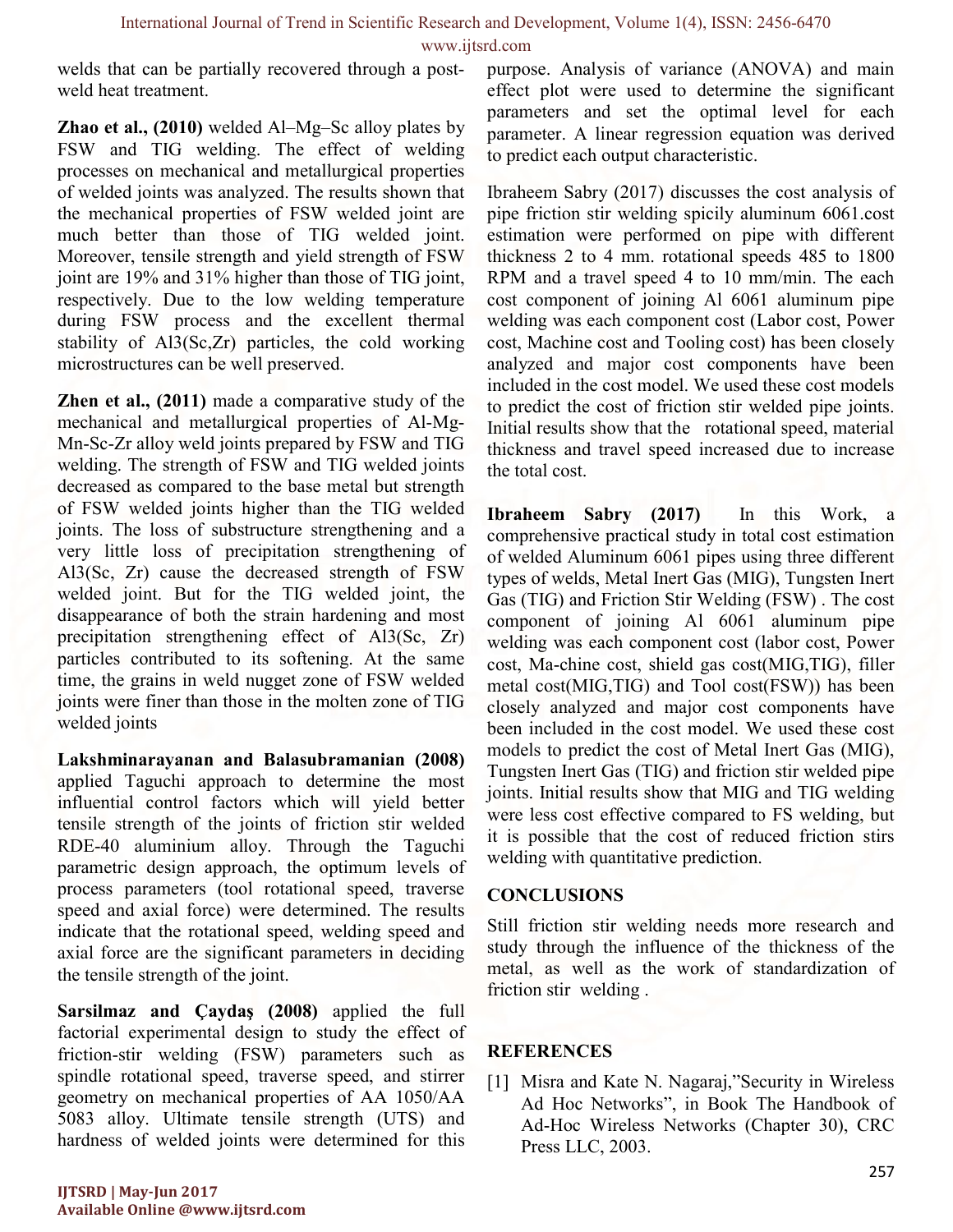International Journal of Trend in Scientific Research and Development, Volume 1(4), ISSN: 2456-6470 www.ijtsrd.com

- [2] Thomas, W.M., Nicholas, E.D., Needham, J.C., Murch, M.G., Templesmith, P. and Dawes, C.J. (1992). Improvements relating to friction welding. European Patent Specification 0 615 480 (PCT/GB92/02203).
- [3] The Welding Institute, Cambridge, 27 Nov. 1992. M. Sutton, B. Yang, A. Reynolds, and R. Taylor. "Microstructural studies of Fiction stir welds in 2024-T3 aluminum". Materials Science and Engineering A 323 (2002) pp. 160-166.
- [4] Lee WB, Yeon YM, Jung SB "Evaluation of the microstructure and mechanical properties of fiction stir welded 6005 aluminum alloy",Mater Sci Technol(2003).
- [5] A.M., El-Kassas, A. M. Khourshid and I. Sabry, "Optimization of friction stir welding parameters for joining Aluminum pipes using regression analysis". International Journal of Civil, Mechanical and Energy Science (IJAMES).2016
- [6] Mustafa Kemal Kulekci experimental comparison of mig and friction stir welding processes for en aw-6061-t6 (aL mG1sI cU) aluminum alloy, The Arabian Journal for Science and Engineering, Volume 35, Number 1B2010, pp 321-328.
- [7] Chen, G., P. Yang, G.W. Kattawar, and M.I. Mishchenko, 2006: Scattering phase functions of horizontally oriented hexagonal ice crystals. J. Quant. Spectrosc. Radiat. Transfer, 100, 91-102, doi:10.1016/j.jqsrt.2005.11.029.
- [8] Ibraheem Sabry, Ahmed. M. El-Kassas "Total Error Analysis Role of Predicting Mechanical Properties by Friction Stir Welded Aluminum pipes "International journal of advanced production and industrial engineering(IJAPIE), Vol. 2, No. 1, 2017.
- [9] Hirata, H., Hinoda, Y., Nakajima, K., Kawamoto, K., Kikuno, N., Kawakami, K., Yamamura, S., Ueno, K., Majid, S., and Saini, S. (2009). Wnt antagonist gene DKK2 is epigenetically silenced and inhibits renal cancer progression through apoptotic and cell cycle pathways. Clin Cancer Res. 15, 5678-5687.
- [10]Cabibbo M., Mc Queenb H. J., Evangelista E., Spigarelli S., Paola M. D., Falchero A., (2007), "Micros tructure and mechanical property studies of AA6056 friction stir welded plate", Materials Science and Engineering A,  $460 - 461$ , pp.  $86 -$ 94.
- [11]K. Kumar, Satish V. Kailas" The role of friction stir welding tool on material flow and weld formation" Materials Science and Engineering A
- [12] Lombard H, Hattingh D G, Steuwer A, James M N 2008 Optimising FSW process parameters to minimize defects and maximise fatigue life in 5083-H321 aluminium alloy, Eng. Fracture Mech. 75: 341–354
- [13] A.M.Khourshid, I.Sabry "analysis, and design of Friction stir welding" International Journal of mechanical engineering and robotics research, Vol. 2, No. 3, 2013.
- [14]Rajkumar, S., Muralidharan, C., Balasubramanian ,V., "Optimization of the friction stir- welding process and the tool parameters to attain a maximum tensile strength of the AA7075-T6 aluminum alloy". J Eng Manuf,2010,pp.1175–91.
- [15] C.M. Chen, R. Kovacevic ,Finite element modeling of friction stir welding—thermal and thermomechanical analysis, International Journal of Machine Tools & Manufacture 43 (2003) 1319– 1326, Received 12 May 2003; accepted 10 June 2003
- [16] Elangovan K., Balasubramanian V., Babu b S., Predicting tensile strength of friction stir welded AA6061 aluminium alloy joints by mathematical model, Materials and Design 30 (2009) 188 – 193
- [17] Singh et. al. (2013), —Experimental Investigation of Mechanical Properties of Joints Fabricated by FSW Of Aluminum Alloys 5083 And 6063 With Round And Square Tool Pin Profiles, International Conference on Advancements and Futuristic Trends in Mechanical and Materials Engineering (October 3 -6, 2013).
- [18]Wang, D. A., Chao, C. W., Lin, P. C. & Uan, J. Y., 2010. Mechanical characterization of friction stir spot microwelds. Journal of Materials Processing Technology, Volume 210, p. 1942– 1948
- [19] A.Cabello et.al., Comparision of TIG welded and friction stir welded Al-4.5Mg-0.26Sc alloy Journal of Materials processing Tech nology vol.197, 2008, pp337-343.
- [20]Y.H. Zhao, S.B. Lin, Lin Wu, F.X. QuThe influence of pin geometry on bonding and mechanical properties in friction stir weld 2014 Al alloy